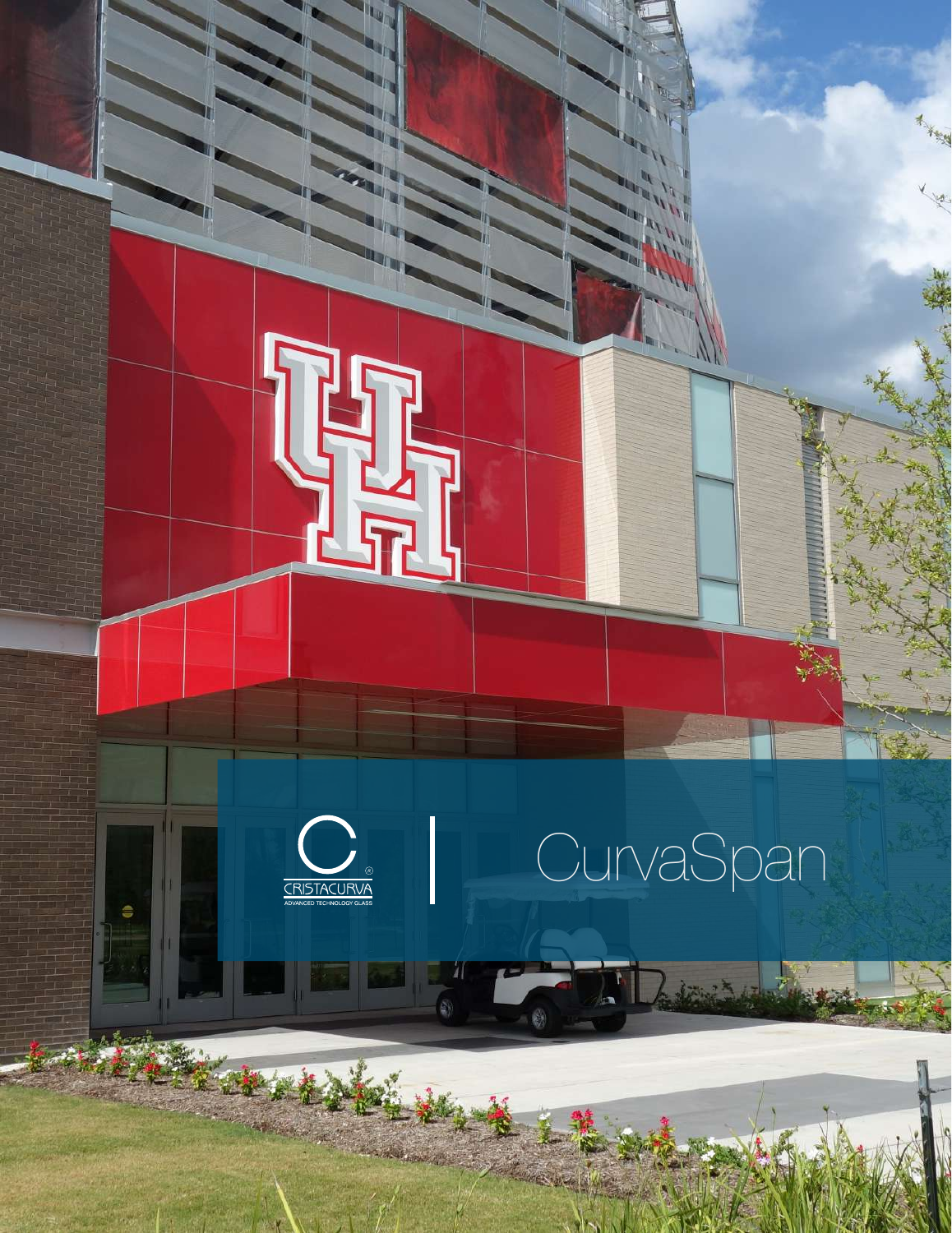

**Coated glass with a ceramic frit paint primarily for spandrel applications.**

**CurvaSpan ceramic frit coatings are factory applied and fused to the glass during the heat treating process making them highly resistant to abrasions and scratches.**

# Size Limitations





# **Manufacturing Capabilities**

- **All glass colors**
- **1/4" to 3/4"**
- **Flat**
- **Z** Curved
- **Low E**
- **Holes, notches & cut-outs**
- **M** Edge Finishes
- **Z** Laminated
- **Z** IGU

### **Laminated Glass Notes:**

**Min: 1/4" + 1/4" Max: 4" Glass Thickness:**

#### **Interlayer Thickness: From 0.030" to 0.090"**

#### **Interlayer Types:**

- **Z** PVB Clear **130" (3.30m) x 240" (6.10m)**
- **PVB Color/Opaque/Translucent**
- **96" (2.45m) x 240" (6.10m)**
- **SentryGlas® Clear 106" (2.70m) x 240" (6.10m)**
- **SentryGlas<sup>®</sup> Translucent White 72" (1.83m) x 240" (6.10m)**
- **XIR®**

# **79" (2.00m) x 240" (6.10m)**

## **IGUs Notes:**

**Glass Thickness: Min: 1/4" + 1/4"**

**Triple IGUs Available**

# www.cristacurva.com